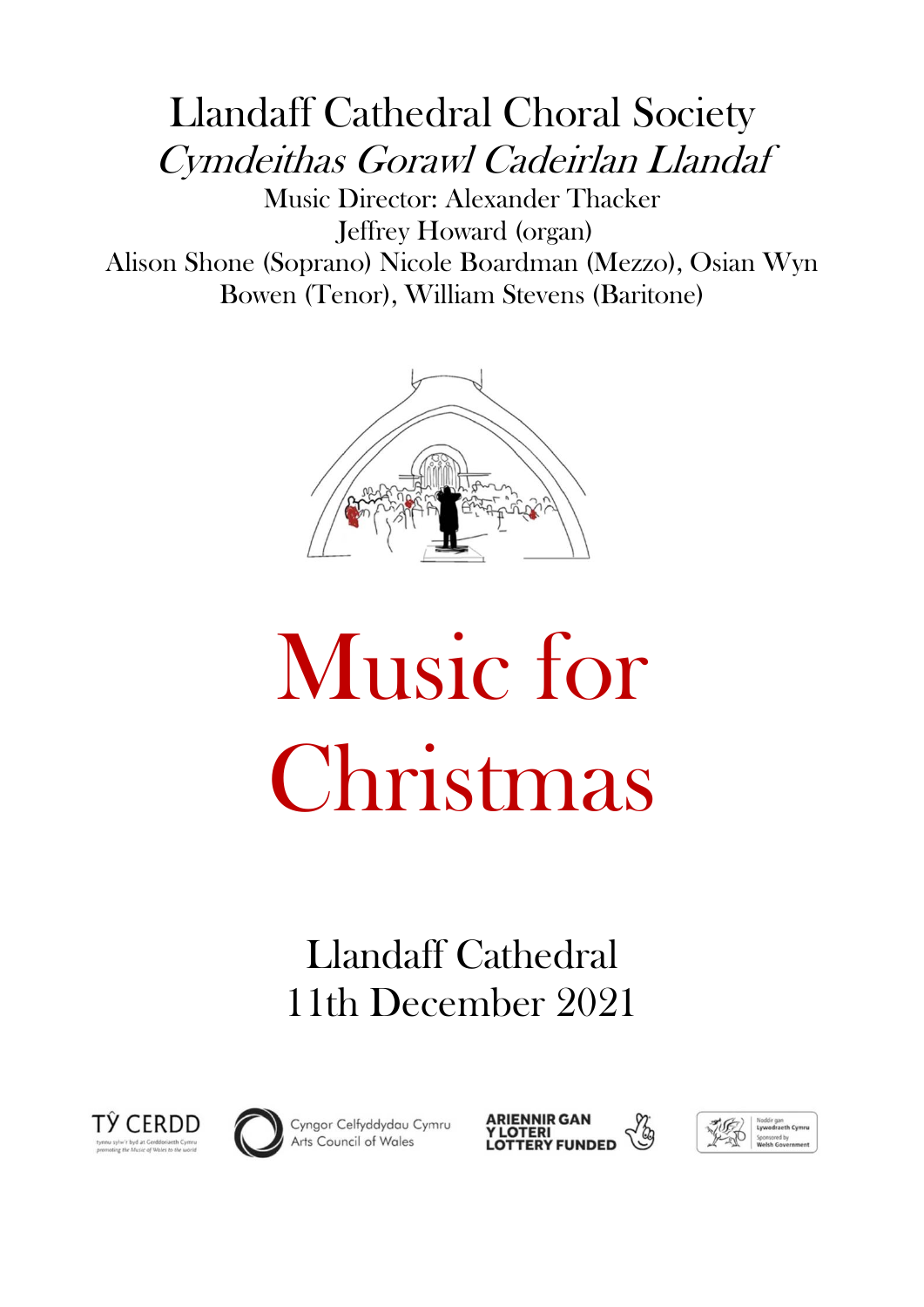#### **Welcome**

After a turbulent and frustrating (almost) two years for choirs, it is with great pleasure we welcome you to our first concert in the Cathedral since 2019. As with many other musical organisations, we did not let the grass grow under our feet during the pandemic and quickly became adept at using the technology of Zoom. This allowed us to stay in touch with our weekly rehearsals and we were even able to expand our membership internationally with regular attendees from Australia, Canada, Germany, and Italy. Even when we were away, there was no excuse not to attend on a Monday night!

The zoom rehearsals culminated in several YouTube videos beginning with a Christmas concert released advent-style, a piece at a time, before the whole event was premiered on 21st December, 2020. *Winter Legends, Christmas Bells* is still available to view, and features new carols by Ben Heneghan and Ian Lawson and arrangements of muchloved traditional carols from Alexander Thacker—several of which we are delighted to perform live for the first time this evening. Another virtual concert for St David's Day, 2021 followed with 4 new arrangements of Welsh songs, including *Mae Hen Wlad fy'n nhadau* and *Dafydd y Garreg Wen*. Finally, last May we released Iain James Veitch's *Jazz Missa Brevis*, again issued first in weekly parts before culminating in a performance of the full work on 31st May.

There will be more videos produced over the next year and these will be announced on our website along with other news and details of how to join this wonderful choir.

Seasons Greetings!

**Caroline Lynch Blosse Deputy Chair LCCS**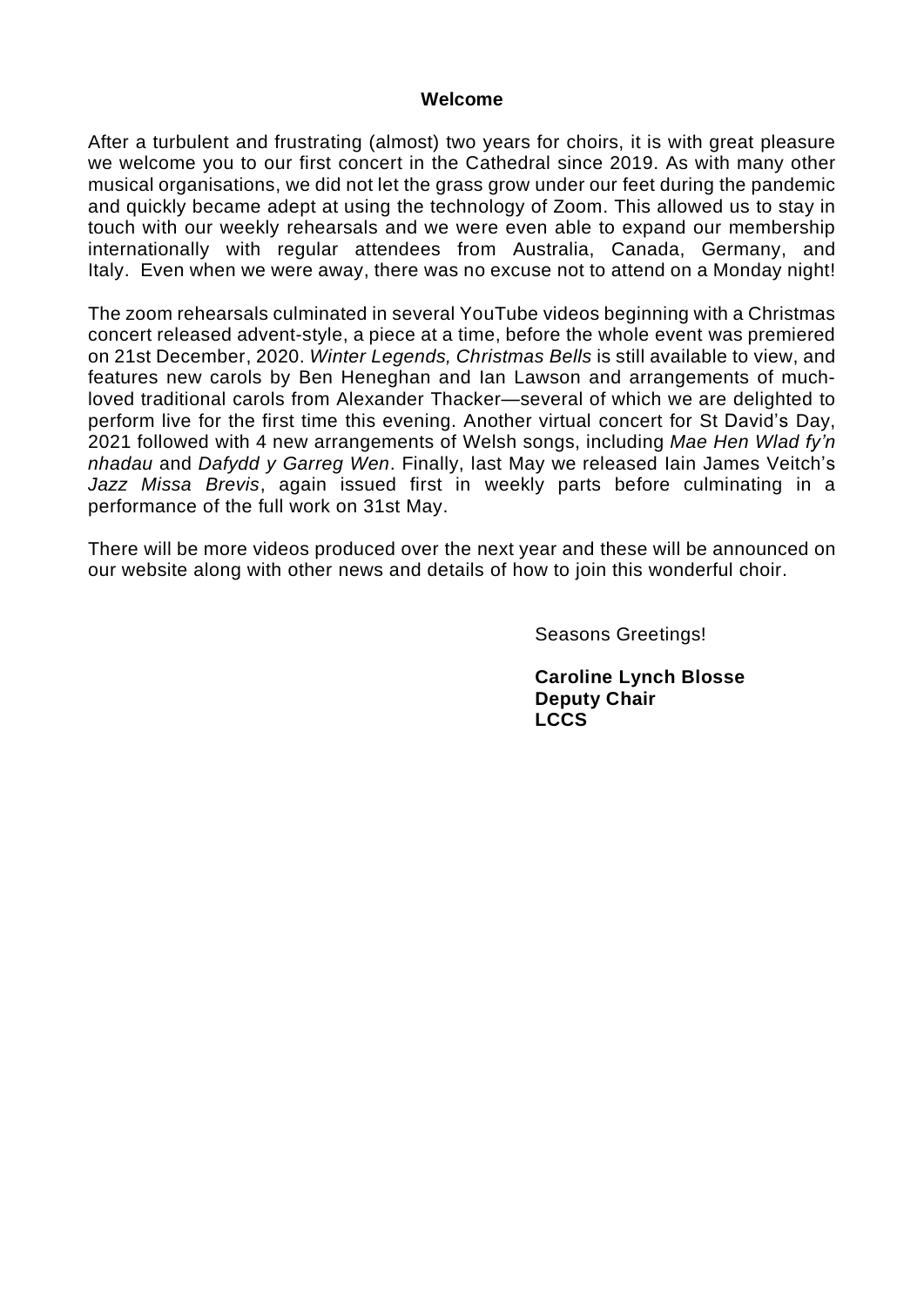#### **Programme**

#### **Welcome and Introduction** Reverend Canon Mark Preece The Precentor

#### **Missa Sancti Nicholai** Franz Joseph Haydn

Haydn was 40 years of age when, in 1772, he composed his mass especially for the Feast Day of St Nicholas in the court chapel of Eisenstadt Castle, the old family seat and preferred stomping ground of his patron, Nicolaus Esterházy. Some suggest that this Mass was Haydn's way of thanking Esterházy for allowing the return of musicians to the court at Eisenstadt. Whatever the reason, *Missa Sancti Nicolai* is one of Haydn's most enduringly popular mass settings to be sung in the festive season.

The work is an example of the ʻPastoral Mass,' a style often associated with the Advent season. The lilting, 6 in a bar Kyrie and its key of G Major are classic hallmarks of this bucolic style, evoking the shepherds in the Nativity story. The Kyrie is a charming exchange between soloists and chorus with typical 'Haydnesque' touches, such as the abrupt changes from soft to loud, usually as the chorus interrupts the soloists.

By contrast, the *Gloria* is a swift and fanfare like movement, rounded off with a fugal 'Amen.' The Soprano's flowing Gratias agimus tibi (We give thanks to thee) provides a pleasing contrast to the rumbustious Choral outer sections.

The *Credo* shows signs of being written in a hurry as Haydn's cunning overlaying of separate texts bear witness, not unlike the same movement in his *Kleine Orgelmesse* (1774). Listen out for the striking, unison setting of the words, 'et unam, sanctam, catholicam et apolostolicam Ecclesiam' (I believe in one, holy, universal and apostolic Church), reminiscent of the same passage in his *Nelson Mass* (1798).

The slow and stately *Sanctus* is contrasted with a fast, triple time 'Pleni sunt coeli et terra gloria tua' (Heaven and earth are full of your glory), rounded off by a bright and exuberant 'Osanna in excelsis' (Hosanna in the highest) which is repeated exactly after the solo quartet's Benedictus.

After an austere and foreboding *Agnus Dei*, Haydn returns to the music of the Kyrie in the words, 'Donna nobis pacem' (Grant us peace), as was so often done in 18th century Austrian mass settings. Thus the work is rounded off with the pastoral, lilting music with which it began.

#### **Red and White** Ben Heneghan

*Red and White* is the first of four secular choral songs, collectively entitled *Winter Legends*, and intended for use at Christmas time. It is inspired by the shamans of northern Europe and Asia and their millennia-old ceremonial use of the red-and-white Fly Agaric mushroom as an aid to visionary enlightenment. The reindeer which have been part of their culture for centuries play a crucial role in the preparation of the sacred mushroom.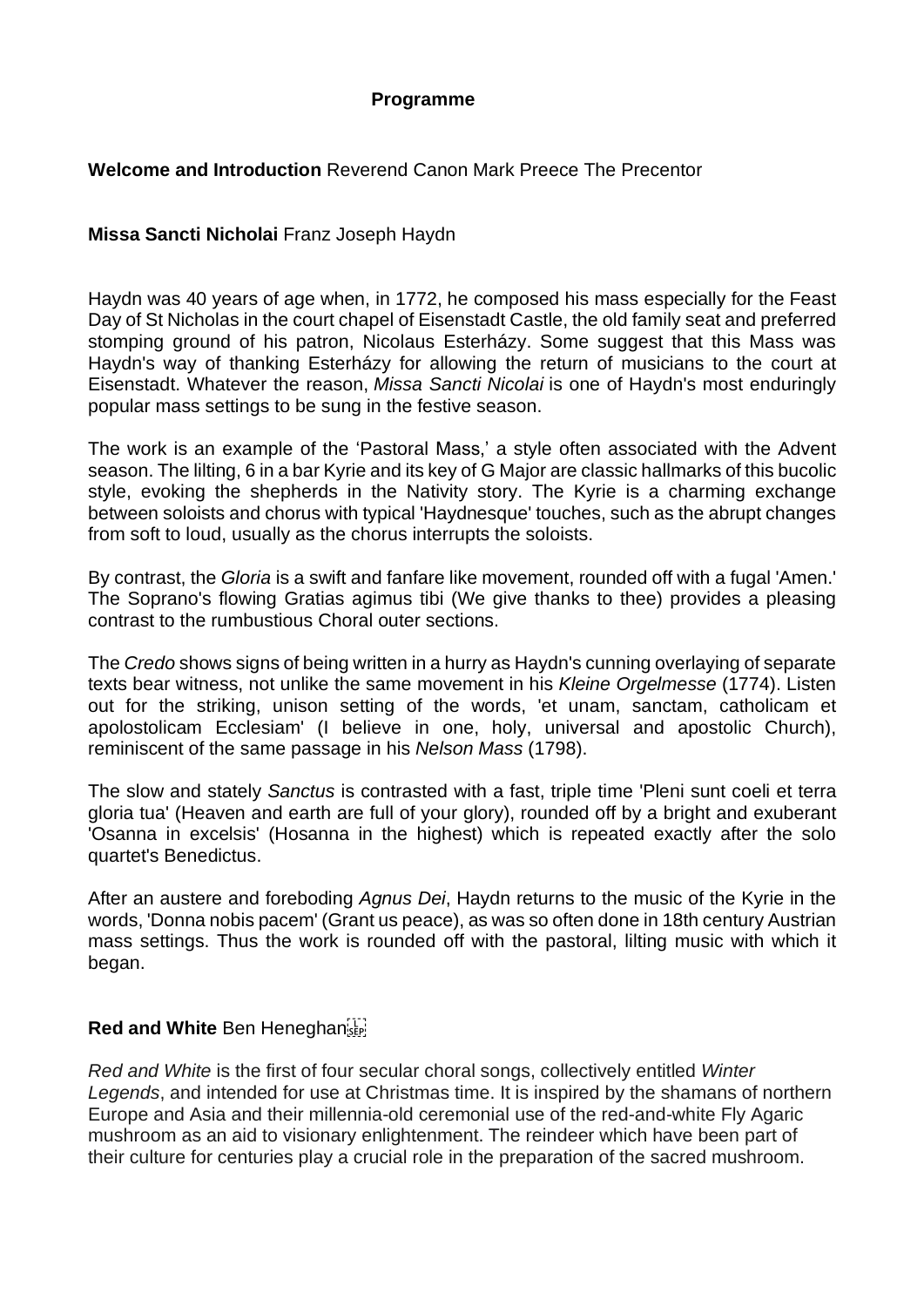In *Red and White*, this wild northern world is contrasted with our familiar high-spirited Christmas preparations: the glitter and the shopping, the eager anticipation of snowspeckled homecomings, the joyous bright-voiced carols. The song imagines the shamans journeying from their forests, southward through a winter sky, to shower blessings down on us at Christmas Eve.

This is the first live performance of *Red and White* in Wales (Cheltenham Choral Society gave the world premiere just two days ago). However, it has already been broadcast, on Classic FM's drive-time show last Christmas, as one of the winners of their annual carol competition.

Far away in the wilds of the north, at the ending of the summer, red and white is the mushroom that grows where the forest shadows lie, gathered and dried for the howl of the wolf at the threshold of the winter, when the mushroom will feed every dream and will open every eye.

Here where the streets are filled with lights and the first faint signs come forth, just a few short weeks from now, it's Christmas time! Children will set their hearts on snow, and their hopes toward the north, where the icy wind will blow, and Christmas will be white!

When they waken and dance as the wind starts to swirl and to kindle,

soon the howl of the wolf raises reindeer aloft into the air,

down the paths of the sky, under stars and the shimmer of the sleigh bells,

red and white for the shaman who sings with the snowfall in his hair.

Here where the shops are thronged with folk making ready for the feast, bringing every goodness home at Christmas time, loved ones will come from far and wide through the wind and rain and storm to a welcome always warm, to celebrate the year! Everyone is here, and Christmas time has come!

If tonight you look outside your window at the sky,

(then you might) see the sleigh pass by, (and you might) hear the shaman's voice amid the snow:

"Fly reindeer, fly! Fly!"

Come, all people, and join in the dance of the magic and the reindeer, fill your hearts and your towns with the warmth of a million coloured lights. Bring your feast to the fire to be shared in the gladdening of nations,

throw your thanks in the air for the reindeer to raise them to the heights!

Then winter legends rise again, when the northern skies grow near, and the wondrous ones appear, from hallows of the past, heralding the day, showing us the way that we might heal the world!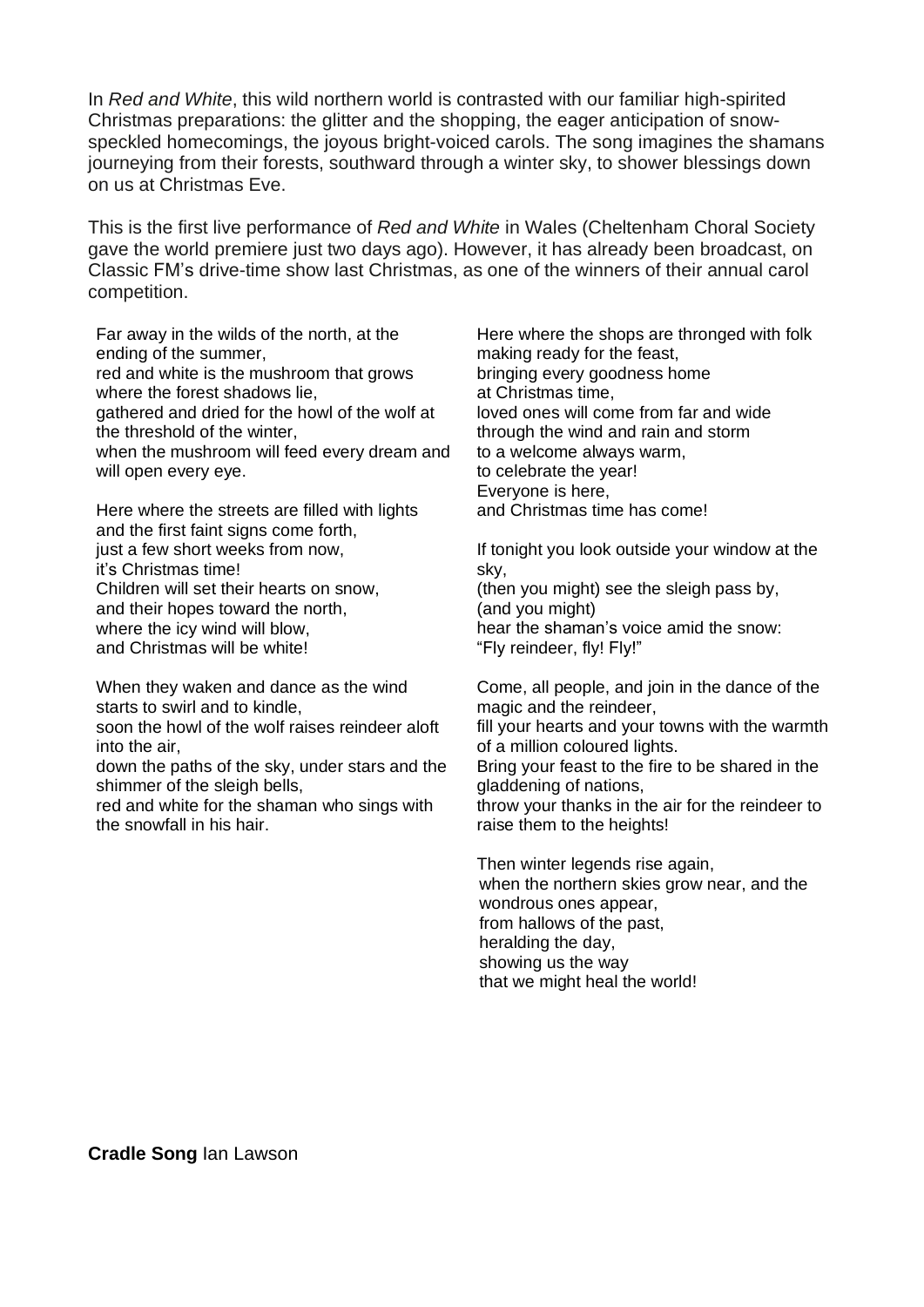*Cradle Song* is taken from Ian Lawson's *Christmas Cantata.* Along with *Christmas Bells* and *O Christmas Day*, it was performed in the first of our 'lockdown' performances last year. The text is by William Blake and taken from his book, *Songs of Innocence*, published in 1789. It is essentially a lullaby sung by a mother to provide comfort to her infant, but also reflects her unconditional love for her babe and her concern over its future journey from innocence to experience. The mother and child also reflect Mary nurturing the baby Jesus whose tears would have been shed for all children.

Sweet dreams form a shade, O'er my lovely infant's head. Sweet dreams of pleasant streams, By happy silent, moony beams.

Sweet sleep with soft down, Weave thy brows an infant crown. Sweet sleep, Angel mild, Hover o'er my happy child

Sweet smiles in the night, Hover over my delight, Sweet smiles, Mother's smiles, All the live-long night beguiles.

Sweet moans dove-like sighs, Chase not slumber from thy eyes, Sweet moans, sweeter smiles, All the dove-like moans beguiles.

Sleep, Sleep, happy child, All creation slept and smil'd, Sleep, sleep, happy sleep, While o'er thee they mother weep.

Sweet babe in they face, Holy image I can trace. Sweet babe, once like thee, They maker lay and wept for me.

Wept for me, for thee, for all, When he was an infant small. Thou his image ever see, Heavenly face that smiles on thee.

Smiles on thee, on me, on all; Who became an infant small. Infant smiles are His own smiles. Heaven and earth to peace beguiles.

#### **Cantemus in coro** Alexander Thacker

*Cantemus in choro* is a piece inspired by the 1582 Finnish collection of Hymns, *Piæ Cantiones*. On the face of it, the piece is a setting of the well-known hymn, *Unto us a boy is born* (*Puer nobis nascitur*). However, interwoven into the texture are verses of other hymns from the same collection. These include *Ad cantus lætitiæ, Dies est lætitiæ* and *Divinium mysterium* (to the words of *Corde natus ex parentis*). I have chosen these hymns because of their melodic similarity to *Puer natus nascitur* and, as such, they act like variations on the theme. I have also chosen to intersperse complementary texts in both English and Latin, as in the medieval, macaronic style. The piece was written especially for a unique project involving Llandaff Cathedral Choral Society, the Cavatina Singers, and Cheltenham Choral Society in 2020, *Winter Legends, Christmas Bells*. The piece is dedicated to Alan Hall, who was a stalwart member of LCCS since 1964 and very sadly passed away in October 2021. Alan was a polymath and great aficionado of hymnody, particularly the European protestant tradition from which *Piæ Cantiones* hails. Alan was "absolutely over the moon - very much honoured, and indeed moved" to have had this piece dedicated to him. I only hope that it is worthy of the man.

Unto us a boy is born! King of all creation, came he to a world forlorn, the Lord of every nation.

Ad cantus lætitiæ

Te devote petimus, laxa quod peccavimus, Ne nos interire Post mortem nos miseros, ne simul ad inferos Patiaris ire.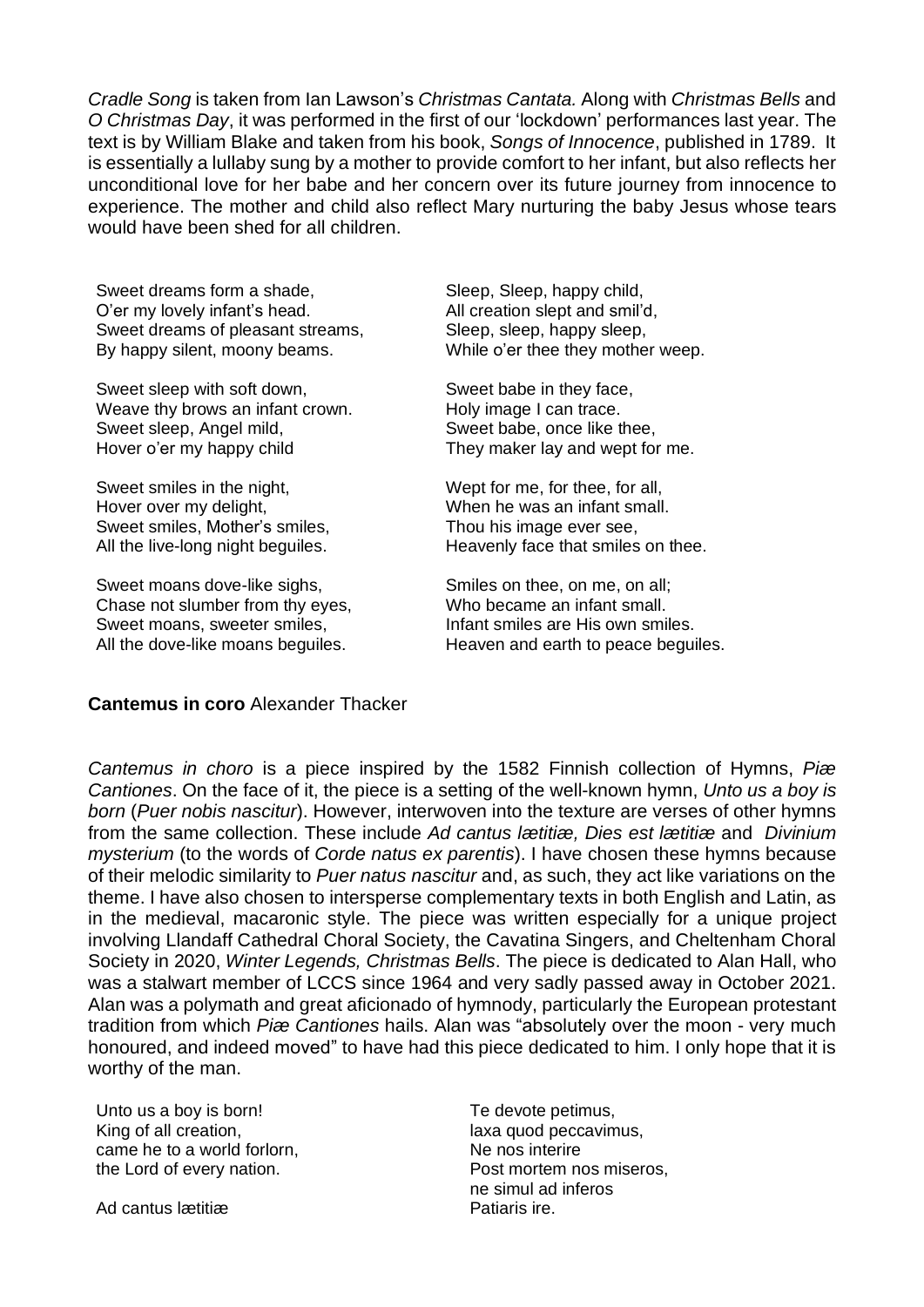No inuitat hodie Spes et amor patriæ cælestis.

Christian Folk, a day of joy Bid ye one another, Birthday of a Kingly Boy, Virgin is His mother, 'Tis a Child of wonderment All Delight in Him is pent By our human nature; But what speech of man may spell, Or what music utter well, Our Divine Creator.

Natus est Emanuel, Quad præ dixit Gabriel, Unde Santus Daniel est testis.

Christ, from heaven descending low, Comes on earth a stranger; Ox and ass their owner know, Becradled in the manger.

O beatus ortus ille, Virgo cum puerpera, Edidit nostram salutem, Feta Sancto Spiritu, Et puer redemptor orbis, Os sacratum protulit, Sæculorum sæculis.

This did Herod sore affray And grievously bewilder, So he gave the word to slay, And slew the little childer.

Christe qui nos propiis, Manibus fecisti Et pro nobis omnibus nasci voluisti,

Of his love and mercy mild This is the Christmas story; O that Mary's gentle Child Might lead us into glory.

Let us thus rejoice and sing: Glory to the Lord, our King, Peace on earth, goodwill to men.

Ergo nos cum gaudio, Nostra simul concio Benedicat Domino jubilo

To the Lord we join as one And sing in jubilation; Born for us, may Christ, the Son Receive our hearts' oblation.

Te Salvator A et O, Cantemus in choro, Cantemus in organo, Benedicamus Domino.

Of the Father's love begotten, Ere the worlds began to be, He is Alpha and Omega, He the source, the ending He, Of the things that are, that have been, And that future years shall see, Evermore and evermore!

Qui natus ex Maria In die hodierna Perducat nos gratia Ad regna sempiterna. Amen.

#### **Gloria** John Rutter

By the time that the Voices of Mel Olsen first performed a brand-new setting of the *Gloria* in the spring if 1974, John Rutter was fast becoming a household name in musical circles. Three years earlier his name was inscribed alongside that of David Willcocks as joint editor of the second in the increasingly popular Carols for Choirs series and, having already made many of his own Carols famous in the first in the series. Originally written for Brass, Percussion, Organ and mixed Chorus, *Gloria* was Rutter's first US Commission and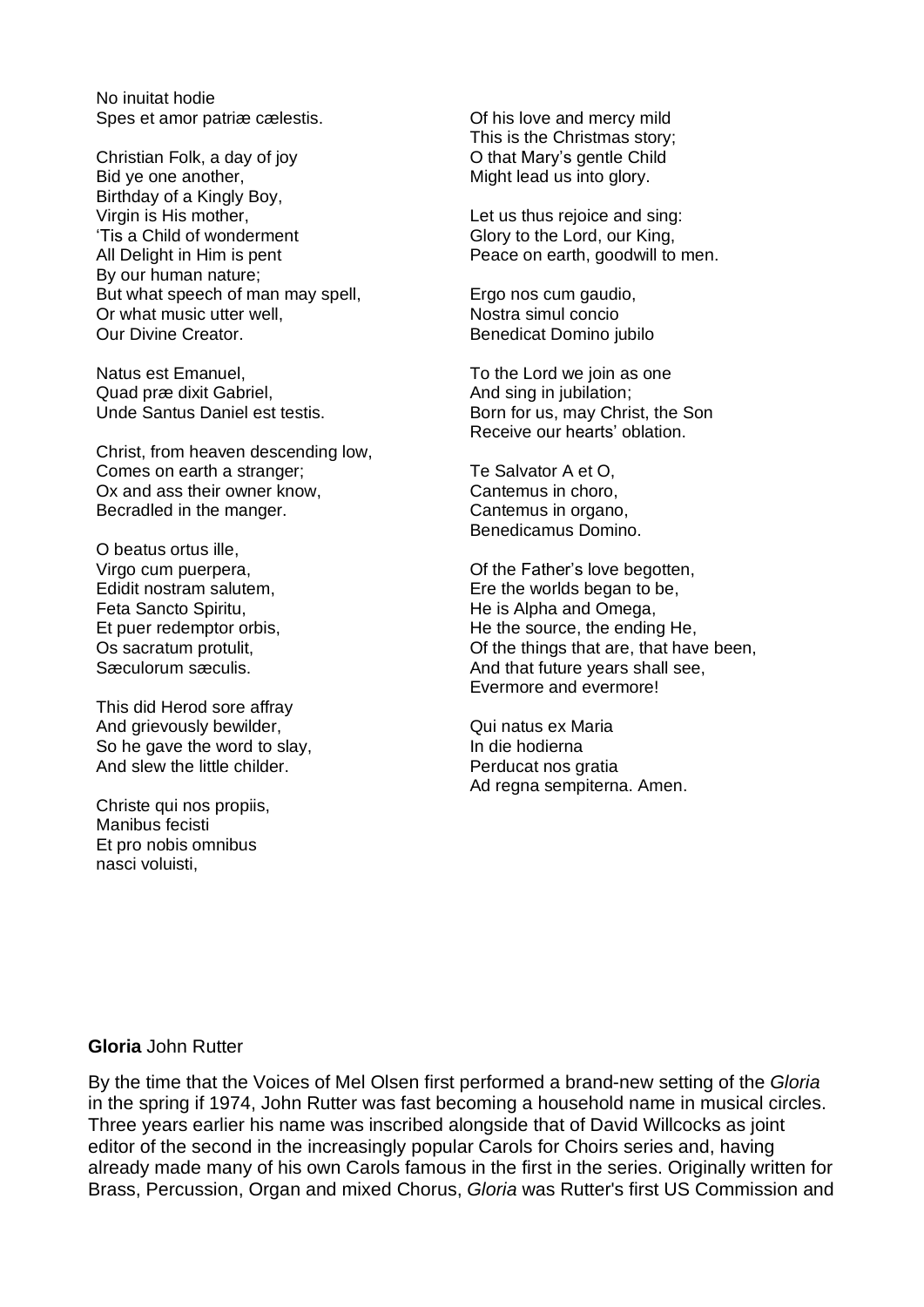the beginning of a long and fruitful association with that country. Mel Olsen, who commissioned the work, was extremely meticulous in what he wanted from the work, particularly as regards idiomatic vocal writing. The version which will be performed tonight is the one for chorus and organ.

The three movements of *Gloria* were conceived more for concert rather than liturgical performance and follow a fast - slow - fast structure, like those if a Concerto or short Symphony. The first, *Gloria in excelsis Deo,* sets these words to a bold and brass like tune which forms the basis of the movement. These strident melodies, alongside organ fanfares, are punctuated with softer, more lyrical settings, such as Et in terra pax (And on earth peace) and gratias agimus tibi (we give you thanks).

The central *Domine Deus, Rex Caelestis* (Lord God, King of Heaven) transports us to a state of suspended, tranquil beauty as if floating over the clouds as sustained melodies and organ flourishes, invoke the King of Heaven. This is perhaps the most obviously spiritual music in the work as time seems completely suspended for six minutes of ecstatic bliss.

The final *Quoniam tu solus sanctus* rounds off the work with fugues, fanfares and perhaps that most 'Rutterish' of characteristics, spiky, syncopated rhythms. Here, Rutter shows off his compositional wizardry, combining, chopping and changing different themes before a majestic reprise of the opening Gloria theme in a way which sounds truly symphonic and leaves no doubt as to where to clap for the audience.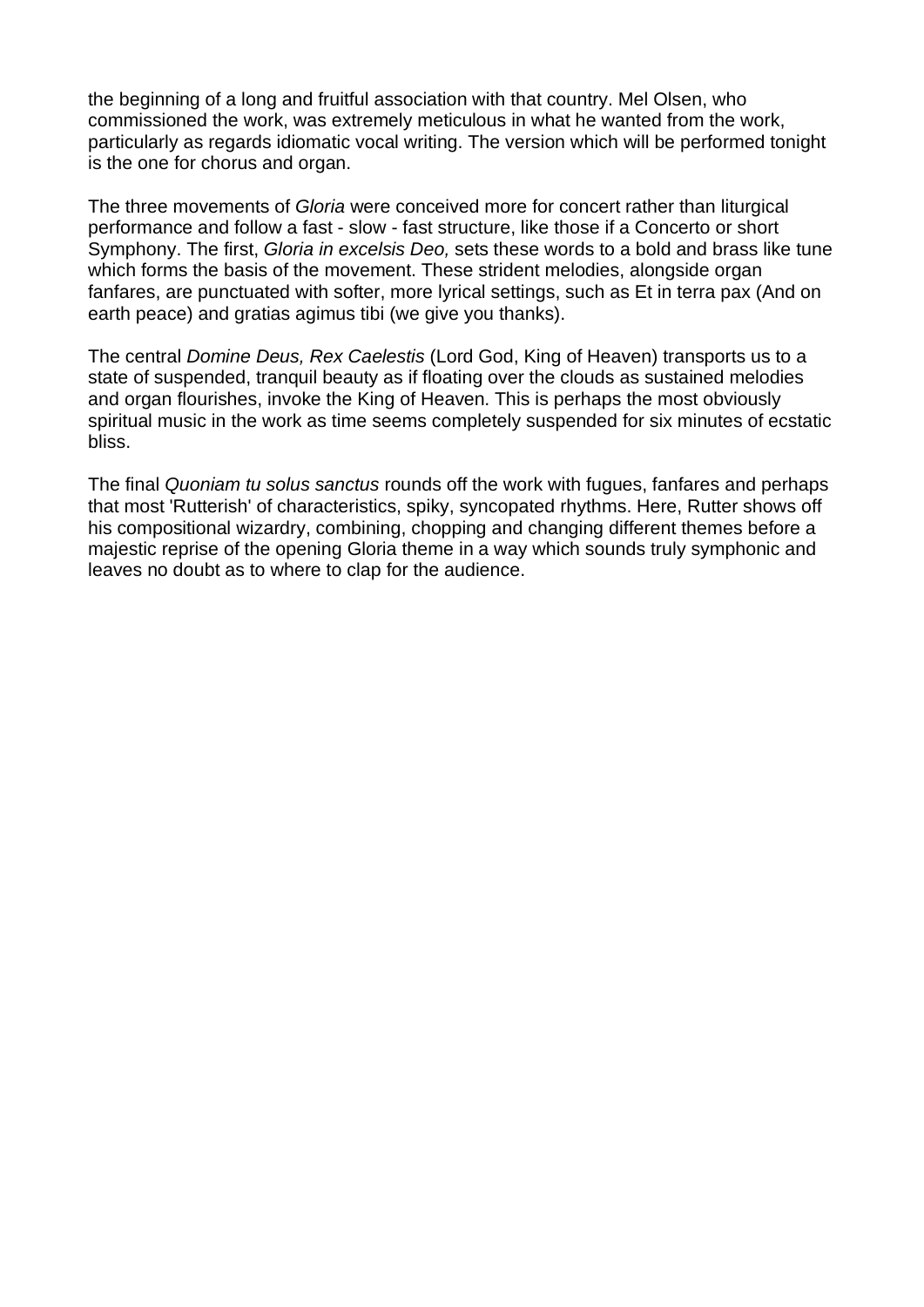## **Musical Director**



**Alexander Thacker** was appointed as Musical Director of Llandaff Cathedral Choral Society in 2018 and has helped to steer the choir through the rocky terrain of virtual rehearsals during lockdown, through to the choir's return this term. Highlights have included conducting, Mozart's *Requiem*, Mendelssohn's *Elijah* and premiering of Ian Lawson's *One World Cantata*. He is also Musical Director for Cheltenham Choral Society (CCS) and the Cavatina Singers, Penarth. Alexander began his conducting career as Director of Music at the Church of St Andrew and St Teilo, Cardiff, a position he held for eight years, before taking up the post of Musical Director for CCS.Originally from Leicester, Alexander graduated on the MMus Choral Conducting course at the Royal Welsh College of Music and Drama (RWCMD), studying with Sarah Tenant Flowers, Adrian Partington and Neil Ferris. In 2011, he graduated in Composition at the RWCMD, winning the Mervyn Burtch Composition Prize. Two of his compositions were performed virtually as part of a

joint, lockdown project between CCS and Alexander's other two choirs entitled, *Winter Legends, Christmas Bells*. On top of conducting duties Alexander sings in Llandaff Cathedral Choir, Composes and teaches Music Theory. For more information, please visit alexthacker.co.uk.

### **Organist**



**Jeffrey Howard** was born in Cardiff and studied at the University of Wales College, Cardiff and the Royal Academy of Music, London. He is Director of Music at St John's College, Cardiff and Cardiff Metropolitan Cathedral. He continues to pursue a career as organist, coach, conductor and pianist and has accompanied leading international opera and light entertainment singers including Sir Bryn Terfel, Sir Willard White, Dennis O'Neill, Nuccia Foccile, Rebecca Evans, Alfie Boe, Wynne Evans, Michael Ball, John Owen Jones, Shân Cothi, Katherine Jenkins, Jason Howard and more informally, Dame Shirley Bassey. Jeff has performed at major concert venues throughout the UK and Europe including the Royal Albert Hall, Royal Festival Hall, Wigmore Hall, St Paul's Cathedral, St George's Chapel in Windsor, Notre Dame de Paris and the Goethe Institute in Brussels. His concerto performances include piano concerti by Beethoven, Shostakovitch and Rachmaninov. Jeff has worked as conductor and

arranger with the Royal Philharmonic Orchestra, Royal Liverpool Philharmonic, BBC National Orchestras of Wales, Orchestra of Welsh National Opera, City of Birmingham Symphony Orchestra and the Budapest Symphony Orchestra and often appears as keyboard soloist for Sir Karl Jenkins. Recent commissions include Fanfare and Easter Hymn arrangements for Washington National Cathedral, orchestrating the new musical *Tiger Bay* for the Wales Millennium Centre and Capetown Opera, choral arrangements for the BBC National Chorus of Wales, Songs of Praise, S4C and various solo recording artists including Sir Bryn Terfel for Deutsche Grammophon and Trystan Llŷr for Universal. As accompanist, singer and arranger for Only Men Aloud, he toured the UK twice with them in 2009 and they released two albums on the Universal label. Their second album, 'Band of Brothers', included a number of Jeff's arrangements and won a Classical Brit Award in 2010. For the last twenty-five years, Jeff has been a Vocal Coach at the Royal Welsh College of Music and Drama, Welsh National Opera and Welsh National Youth Opera, Wales International Academy of Voice and on the Music Theatre Course at RWCMD. He was also a Vocal Tutor at Cardiff and Bristol Universities. Jeff is Music Director of Cambrensis Choir, the 200-voice St David's Praise Choir and until 2019, was conductor of the Treorchy Male Choir. The Welsh Music Guild awarded Jeff the Joseph Parry Award for his services to music in Wales and in 2018, the Royal Academy of Music awarded him the Associateship of the Academy for services to choral music. He received the British Empire Medal in the 2019 New Year Honours.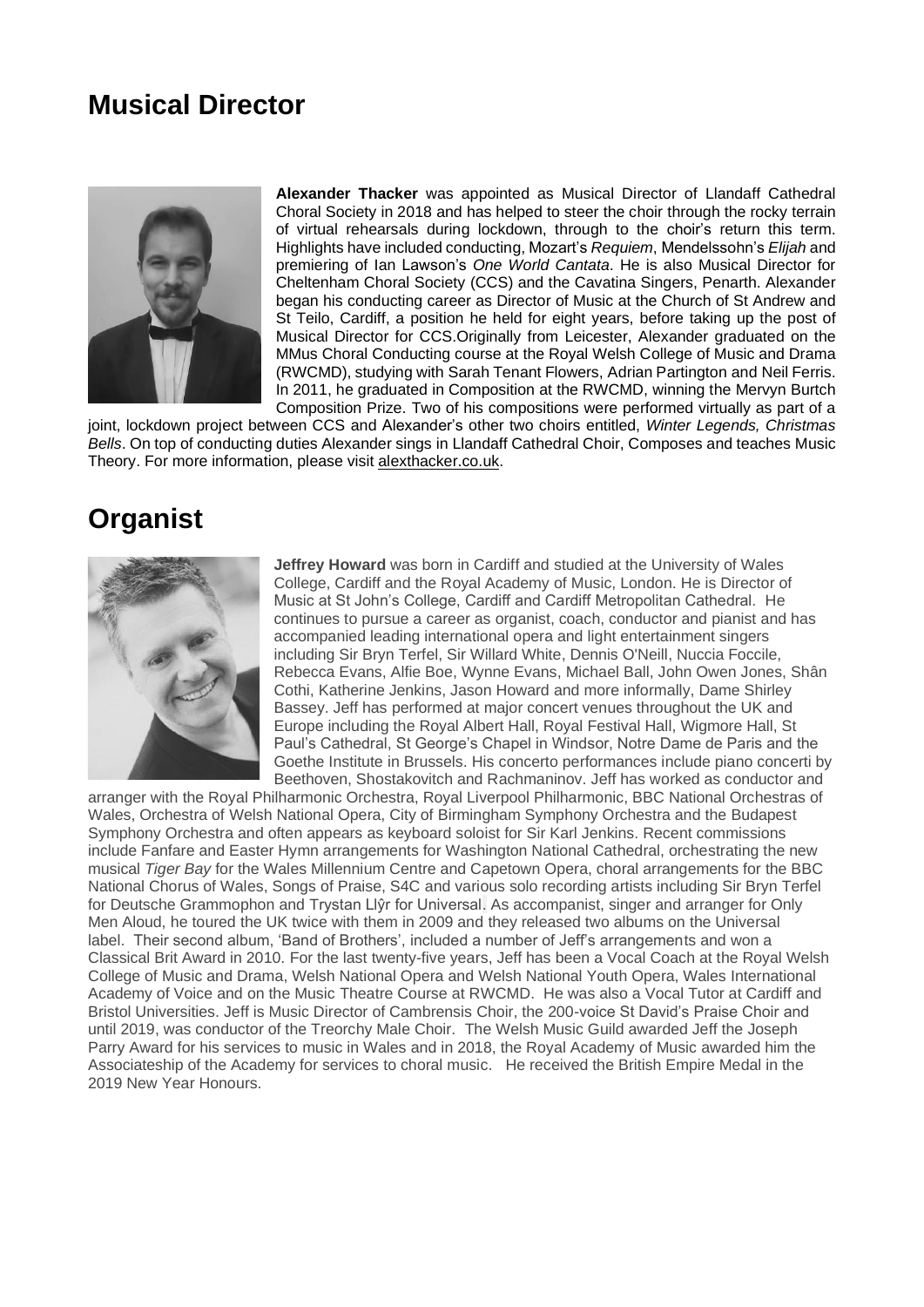## **Accompanist**



**Philip May** has been the accompanist for LCCS rehearsals since 2014. Aside from this role, he is kept otherwise busy with a gallimaufry of musical odd-jobs around Cardiff and South Wales: working as an accompanist, workshop leader, and arranger for various music outreach charities including Arts Active, Live Music Now, Open Up Music, the Forget-Me-Not Chorus, and Welsh National Youth Opera. He is also a peripatetic

# **Tonight's Soloists:**



**Alison Shone (Soprano)** Ali was born in St Asaph, Clwyd but grew up in Nottingham and is a keen, lifelong supporter of Nottingham Forest. At the age of eighteen she was awarded a full scholarship to study at the Royal Academy of Music, with Janet Price and Jonathan Papp. She successfully completed her BMus degree at the Academy and was also awarded the Licentiate Diploma. She gained a Postgraduate Diploma in Advanced Performance with distinction from the Royal Welsh College of Music and Drama where she continued to study with Janet Price. Ali has won numerous singing prizes including the prestigious Sir Geraint Evans Award twice during her studies at the Royal Welsh College. As a soprano soloist she's been under the baton of conductors such as Richard Hickox, Nicholas Kramer, and Sir Neville Marriner. She has taken part in various recordings of opera, oratorio

and sacred music on labels such as Chandos, Priory Records and Hyperion. In October 2014, Ali was appointed musical director of Wales's first stroke choir, 'Strike a Chord Cymru', which acts as a rehabilitation for stroke survivors. The choir is thriving with almost thirty members. More recently Ali took over the baton of the Bargoed Community Choir. They're a female ensemble keeping the valleys tradition of song alive. She also conducts and directs Only Melin Aloud, a choir formed of Melin Homes residents based in Gwent and also leads a dementia friendly choir in Abertillery. Ali is a great ambassador for Arts and Health. She has co-created and produced a course with the Cardiff and Vale Recovery College which promotes singing for wellbeing. She is in great demand as a singer, teacher and accompanist and has also gained huge recognition in the world of music therapy, reaching out to the wider community, reuniting us all through music. She now lives in South Wales with her husband Dean and their two children Anja and Oskar, who keep her very busy.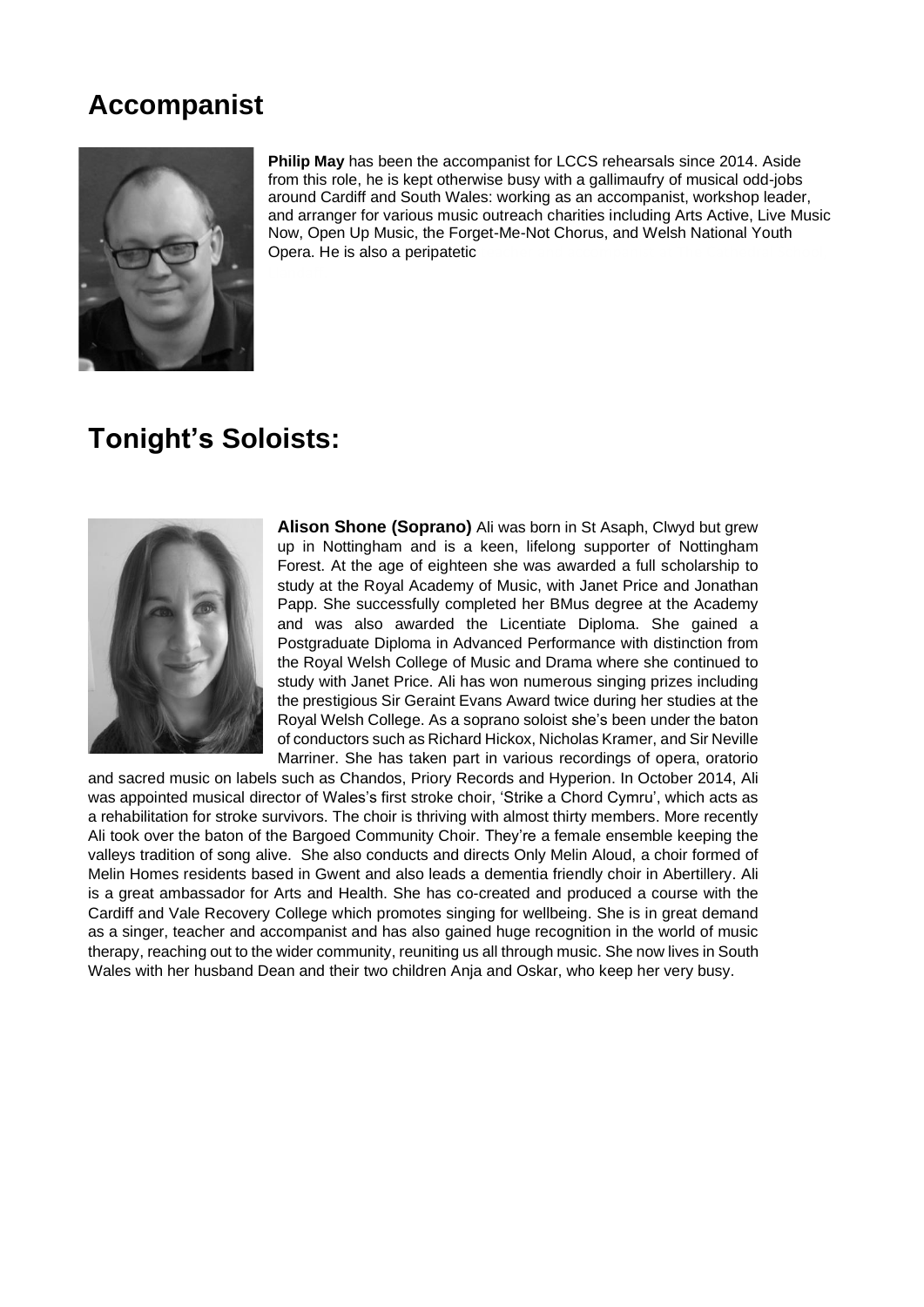

**Nicole Boardman (Mezzo Soprano)** Nicole is a professional opera, classical singer and singing teacher, based in Cardiff. Originally from Liverpool, she recently graduated from the Royal Welsh College of Music and Drama on their Masters of Music vocal degree course. Throughout her training, Nicole has received vocal coaching and masterclasses from Kathryn Harries, John Fisher, Dame Ann Murray, Mary King, Donald Maxwell and Valerie Masterson. Nicole's previous performances include covering the role of 'Mrs Charlton' and singing in the chorus of the Welsh National Opera's 2019 Summer production of *Dead Man Walking*. Since then, she successfully auditioned for the WNO 2021 chorus placement, which took place June 2021.This was closely followed by performing with the National Gilbert and Sullivan Opera Company in their 2021 Summer Tour, covering the lead

Contralto roles and Chorus in their productions of *Patience*, *HMS Pinafore* and *The Mikado*. She has sung in the Chorus and played the Child Role in Sir Bryn Terfel's production of *Tosca* in the Abu Dhabi Palace 2019, sang soloist for Iain Burnside's English Song Festival 2018, Contralto cover and chorus for the National Gilbert and Sullivan Opera Company Tour 2017, 2018 and 2019, the Alto in Brahms's *Liebeslieder* Quartet for the Cardiff Singer of the World Lunchtime event in the Dora Stoutzker Hall 2017 and soloist for Rachel Podger's Badinerie and Brecon Baroque Festival. She has sung the Alto soloist for Mozart's *Requiem* in Llandaff Cathedral and Alto soloist for Vivaldi's *Gloria*, both under the BBC National Chorus of Wales Conductor, Adrian Partington. In 2016 Nicole was Adult Soloist in the Welsh National Youth Opera's Summer Showcase of 'Game Over,' 'The Maid', in *St. John Passion*, under Owain Arwel Hughes CBE, and Alto soloist for Llandaff Cathedral Choral Society's 'Christmas Oratorio' in December 2017.She has won the South Glamorgan Festival for Young Musicians Adult Recital category, winning the opportunity to perform at St. Davids Hall in Cardiff and has also placed first in the Abergavenny Eisteddfod Under 25's category for two consecutive years



**Osian Wyn Bowen (Tenor)** Osian originates from the harbour town of Burry Port, South West Wales. A recent graduate of the Royal Welsh College of Music and Drama from the David Seligman Opera School, Osian continues to work with renowned vocal coach John Fisher and Tenor Adrian Thompson. During his time at RWCMD he was gratefully supported by the Owen-Lloyd George Scholarship, John Underwood and John Rath, Aileen Price and the Tillet Trust. As a concert soloist, Osian has performed a world premiere of Spring Offensive by Edward-Rhys Harry as well as other repertoire including Handel's Messiah & O Praise the Lord with one Consent, Haydn's Creation, Mozart's Requiem, Sparrow Mass & Vesparae Solennes De Confessore, Beethoven's Mass in C, Saint-Seans' Oratorio de Nöel, Jenkins' Armed Man, Purcell's Dido & Aeneas and Smythe's Mass in D. In addition to concerts, Osian is a regular performer on TV. Recent recordings include the Commemoration of the Battle of Passchendaele 100 (Recorded Live from Passchendaele) & Songs of Praise BBC, Cystadleaeth Cantorion Ifanc Cymru 2020, Cyngerdd y 10 Tenor, Les Mis – Y Daith, Noson Lawen & Heno S4C. Osian

has also recorded as a soloist on the album Chasing Shadows singing 'Gweddi'r Arglwydd'. Osian is also in demand as an operatic soloist and made his debut with Welsh National, singing the role of *Jaq*uino (*Fidelio*). Other roles includes Ferrando (*Cosi Fan Tutte*), Don Ottavio (*Don Giovanni*), Count Almaviva (*Il Barbiere di Siviglia*), Title Role (*Albert Herring*), Marco (*The Gondoliers*), Gonzalve (L'heure Espagnole) for RWCMD Opera and Tamino (Magic Flute) for Cardiff Opera. Opera Scenes include Rodolfo (*La Bohem*e), Pelleas (*Pelleas et Melisande*), Prunier *(La Rondine)*, *Nemorino* (*L'elisir d'am*ore) & Prologue *&* Peter Quint (*Turn of the Screw)*. Prizes and awards include the 2019 MOCSA Young Welsh Singer of the Year Winner, 2018 Geraint Morris Memorial Award, Mansel Thomas Memorial Award for Music, The Manning Singing Prize for Tenors, Aileen Price Award, D Afan Thomas Award, 2020 Welsh Singers Showcase Finalist & 2019 Ian Stoutzker Prize Finalist. This summer Osian made his debut Garsington Opera as a Young Artist singing the roles of *Animal Vendor* & *Waiter 2* as well as covering and singing *The Marschallin's Major-Domo*. He then went to West Green Opera, covering *Prunier* in *La Rondine* and this autumn makes his debut at Scottish Opera with roles in their two Gilbert & Sullivan productions, as well as covering *Ferrando*. Next spring, he makes his Welsh National Opera debut, covering and singing Don Ottavio in Don Giovanni and he returns to Garsington to cover and sing Ferrando.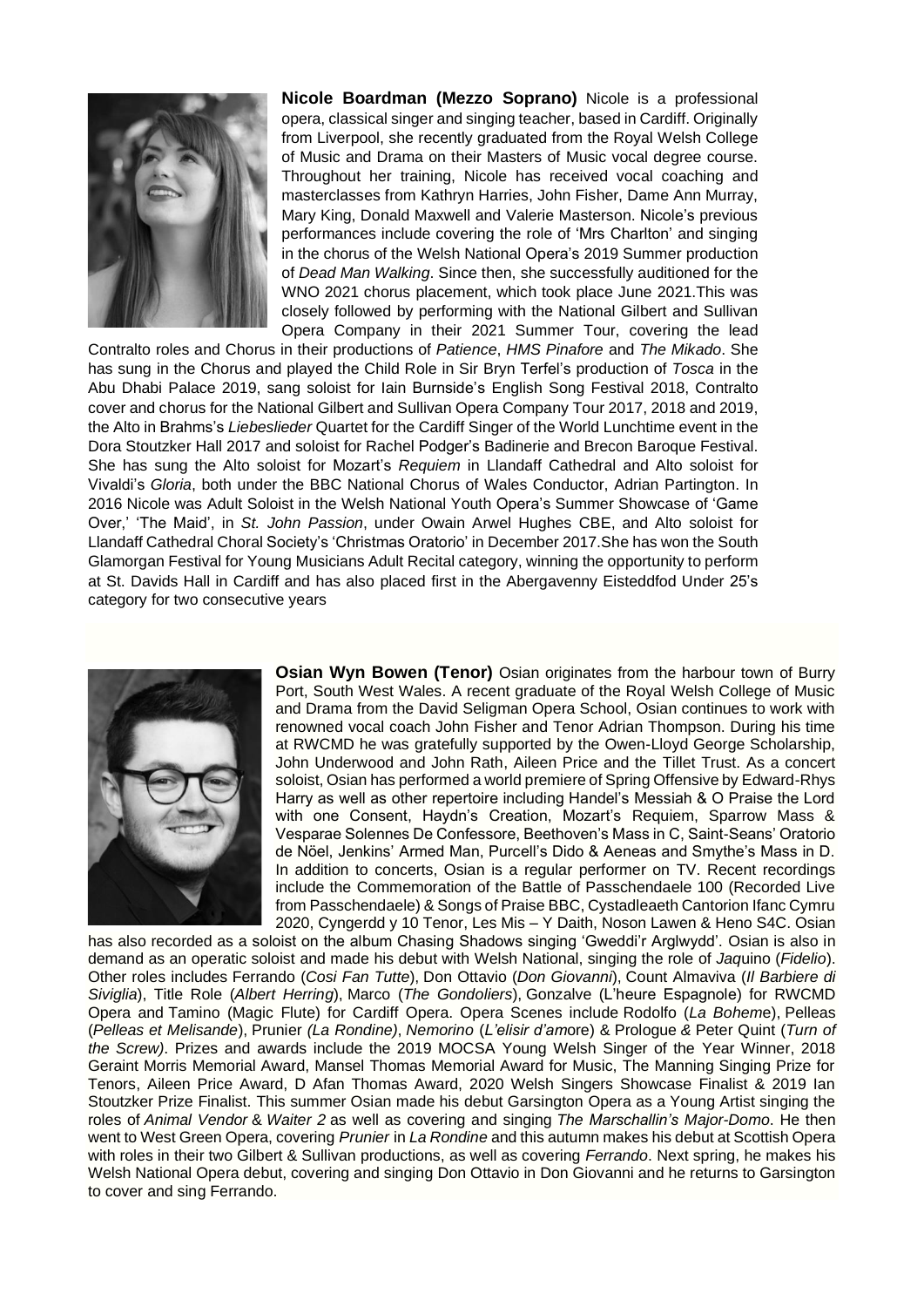#### **William Stevens (Baritone)**



**William Stevens** is a singer and conductor. He studied singing at the Royal Welsh College of Music and Drama with Donald Maxwell and has had the privilege of singing in masterclasses with Dame Ann Murray, Sir John Tomlinson and Robert Holl. His roles on stage include the title roles in *Le nozze di Figaro* and *Sweeney Todd*, Nick Shadow *The Rake's Progress*, Olin Blitch *Susannah*, Fasolt *Das Rheingold*, Superintendent Budd *Albert Herring*, Don Magnifico *La Cenerentola*, Sylvano *La Calisto* and various Gilbert and Sullivan roles with companies including Cardiff Opera, Opera Anywhere, Longborough Festival Opera and Welsh National Opera. Forthcoming engagements include Dulcamara *L'elisir d'amore* and Sparafucile *Rigoletto*. His concert repertoire includes major works by Bach, Handel, Haydn, Mozart, Berlioz and Saint-Saëns and has conducted major works by Handel, Bach, Haydn, Victoria, Tchaikovsky, Brahms, Sullivan, Berkely and Pärt.

# **Llandaff Cathedral Choral Society**

Founded over 80 years ago, Llandaff Cathedral Choral Society is one of the oldest choirs and the only cathedral-based choral society in Wales. The Society performs in the glorious setting of the Cathedral on four occasions each year and is pleased to enjoy a special relationship with one of our most historic religious buildings. Over the years and under a succession of outstanding conductors, the choir has performed virtually all the great choral works. It has also commissioned and performed new works by many of Wales' leading composers.

Rehearsals are held each Monday in term time and auditions for new members held regularly throughout the year, with applicants being invited to attend a few rehearsals with the choir beforehand. We are particularly interested in recruiting new tenor and bass voices at present. Being able to sight read to a reasonable standard is a pre-requisite for membership and previous choral experience an advantage. Beneficial membership arrangements are in place for sixth formers and students.

Contact [alexthacker.music@gmail.com](mailto:alexthacker.music@gmail.com) for details.